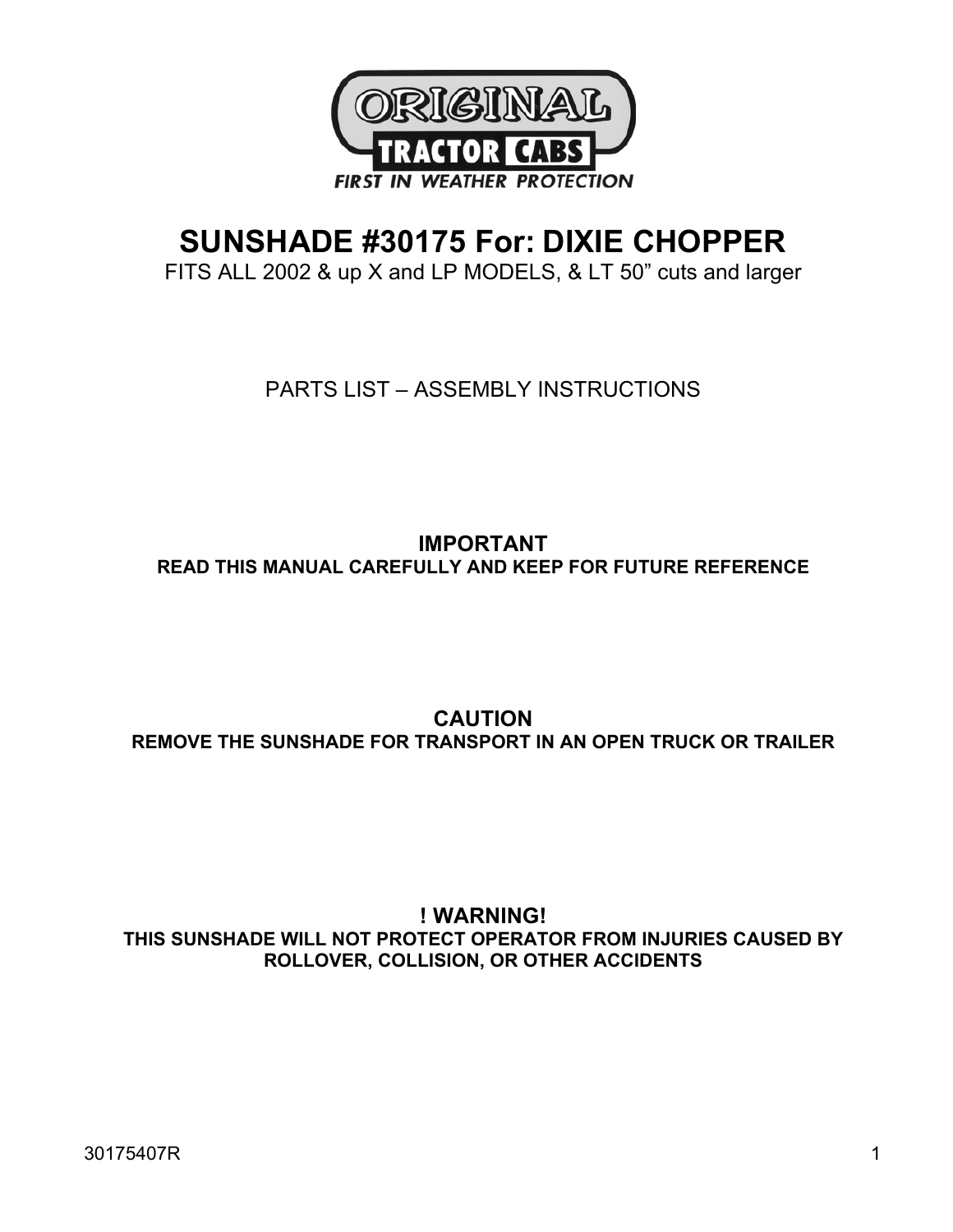| PART#  | KEY#           | QTY.           | <b>DESCRIPTION</b>                       |
|--------|----------------|----------------|------------------------------------------|
| 30176  |                | $\overline{2}$ | Receiver                                 |
| 30249  | $\overline{2}$ | $\overline{2}$ | Post                                     |
| 9571   | 3              |                | Brace, RH                                |
| 9572   | $\overline{4}$ | 1              | Brace, LH                                |
| 30070  | 5              | 1              | Front Bow 1/2                            |
| 30071  | 6              | 1              | Front Bow 1/2 (tapered end)              |
| 9291   | 7              | 1              | <b>Rear Bow</b>                          |
| 9290   | 8              | 1              | Top Bow                                  |
| 9295-W |                | 1              | <b>Vinyl Cover</b>                       |
| 30228  |                | 1              | <b>Rear Screen Panel</b>                 |
| 30177  |                | 1              | Hardware Package (contents listed below) |
| 730    |                | 6              | $1/4$ "-20 x 5/8" Cap screw              |
| 2186   |                | $\overline{2}$ | 1/4"-20 x 1 1/4" Cap Screw               |
| 1514   |                | $\overline{2}$ | 1/4" Flat Washer                         |
| 786    |                | 8              | 1/4"-20 Two-Way Locknut                  |
| 5583   |                | $\overline{2}$ | 3/8"-16 x 2 1/4" Cap screw               |
| 790    |                | $\overline{2}$ | 3/8" Two-Way Lock nut                    |
| 2908   |                | $\overline{2}$ | 3/8" Flat Washer                         |

# CARTON CONTENTS: **#30175 SUNSHADE FOR DIXIE CHOPPER**

### **STEP 1; SEE FIGURE 1:**

Install Receivers (1)

**A.** Tilt the seat up and remove the bolts that hold the retaining cables in place.

**NOTE:** Diesel models use the "A" hole in the receiver. The "A" hole may also be used when the seat is adjusted forward on all models. All other applications use the "B" hole.

**B.** Place the washers from the removed bolts over the 3/8" x 2 1/4" bolts. Position the Receivers on top of the seat-mounting pan and insert the bolts upwards through the cable loops, the seat pan and then the Receivers.

**C.** Add the 3/8" Locknuts and tighten securely.



**Figure 1**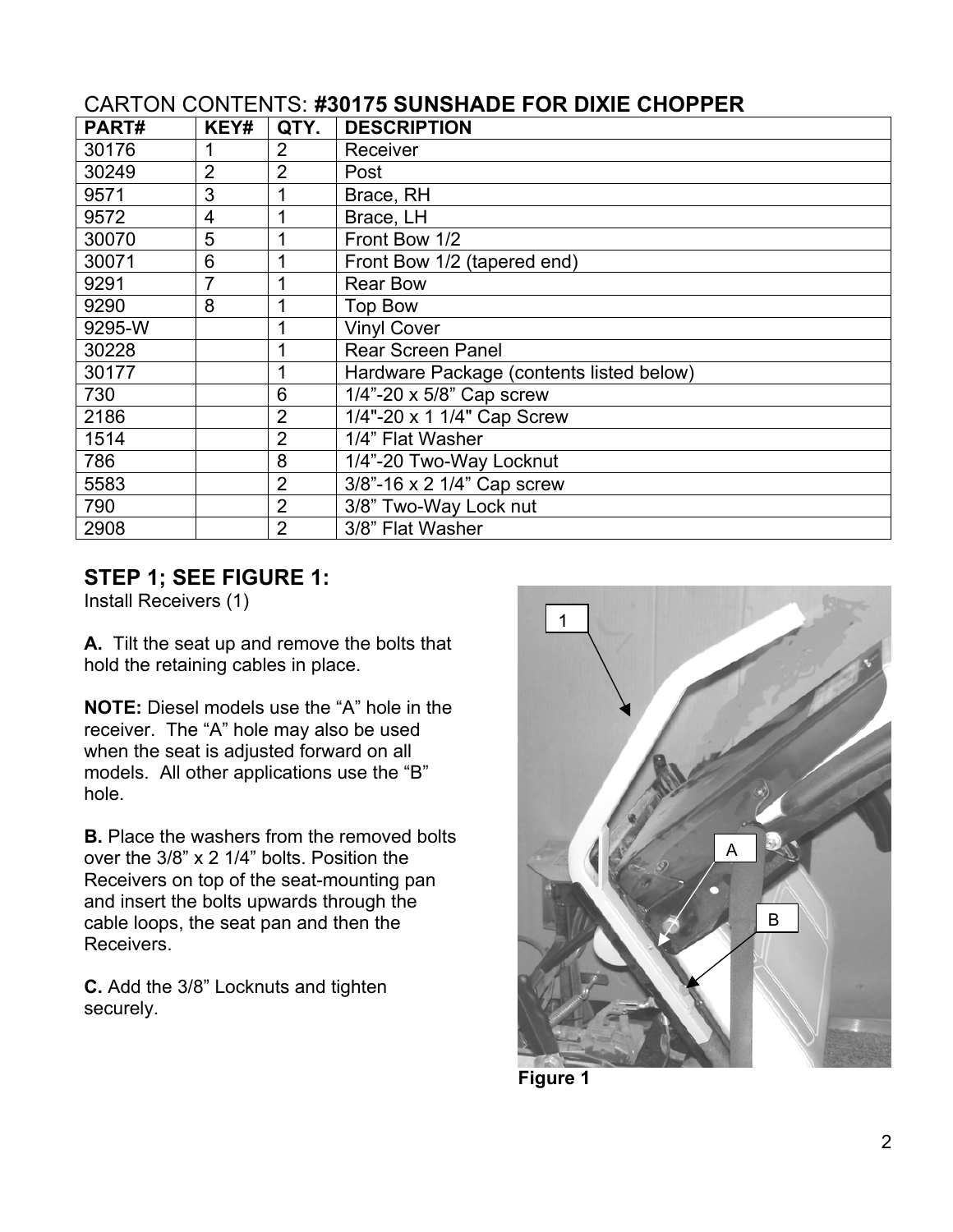### **STEP 2; SEE FIGURE 2:**

Assemble Frame

**A.** Connect the Front Bow Halves (5 & 6). Lay the Front Bow and Rear Bow (7) on a flat surface. Place the ends of the front bow on the outside of the ends of the rear bow. Insert four bolts outwards through the ends of the bows. Place the ends of the Top Bow (8) over the two forward bolts of the assembly. Add two locknuts and tighten keeping the top of the center bow leaning about 4" forward of vertical.

**B.** Refer to the illustration to attach the Posts (2) and right and left Braces (3 & 4) to the assembled frame. Use 1/4" x 1 1/4" bolts with 1/4" flat washers placed under the nuts at Reference A. Do not tighten the bolts at this time.

**C.** Insert the square ends of the posts into the receivers on the mower. Tighten all bolts while keeping the framework level.

**D.** Snap the Rear Screen around the Rear Bow and fasten to the posts with the Velcro tabs.

**E.** Slip the front of the Vinyl Cover over the front bow. Pull the rear of the cover down over the rear bow. Push the center bow up to tighten the cover if needed.